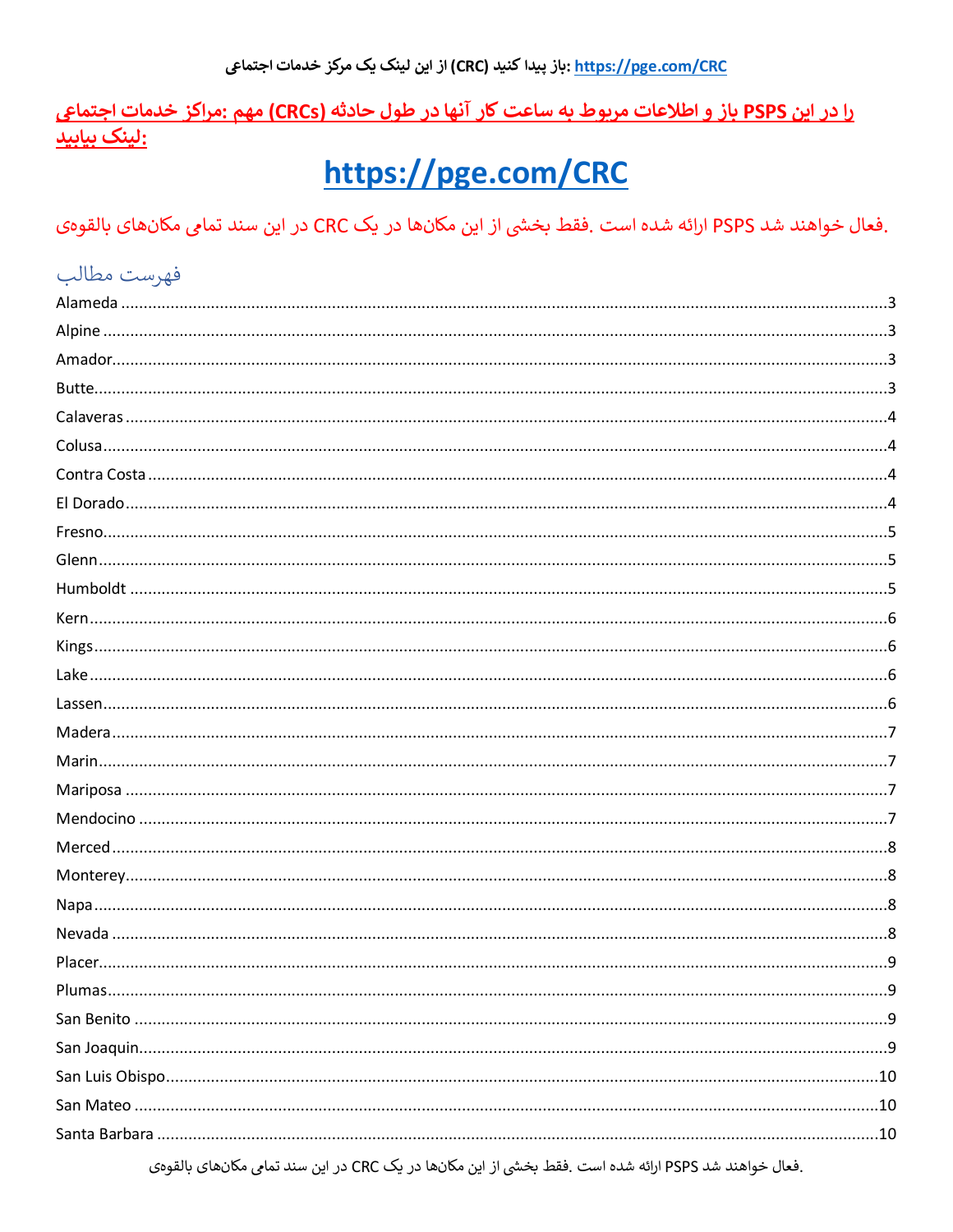#### <u>https://pge.com/CRC</u> :باز پیدا کنید (CRC) از این لینک یک مرکز خدمات اجتماعی

| شرح فضای باز / بسته |                                                                       |
|---------------------|-----------------------------------------------------------------------|
| فضای ىستە           | مكان هاى غيرمجازي و آفلاين، مانندمراكز اجتماعات و كتابخانهها          |
| فضاي باز            | استقرار موقت در پارکینگ                                               |
| فضاي تابع شرايط     | .ممکن است بر اساس نیاز و مصلحت جمعی، مکانی فضای باز یا بسته محسوب شود |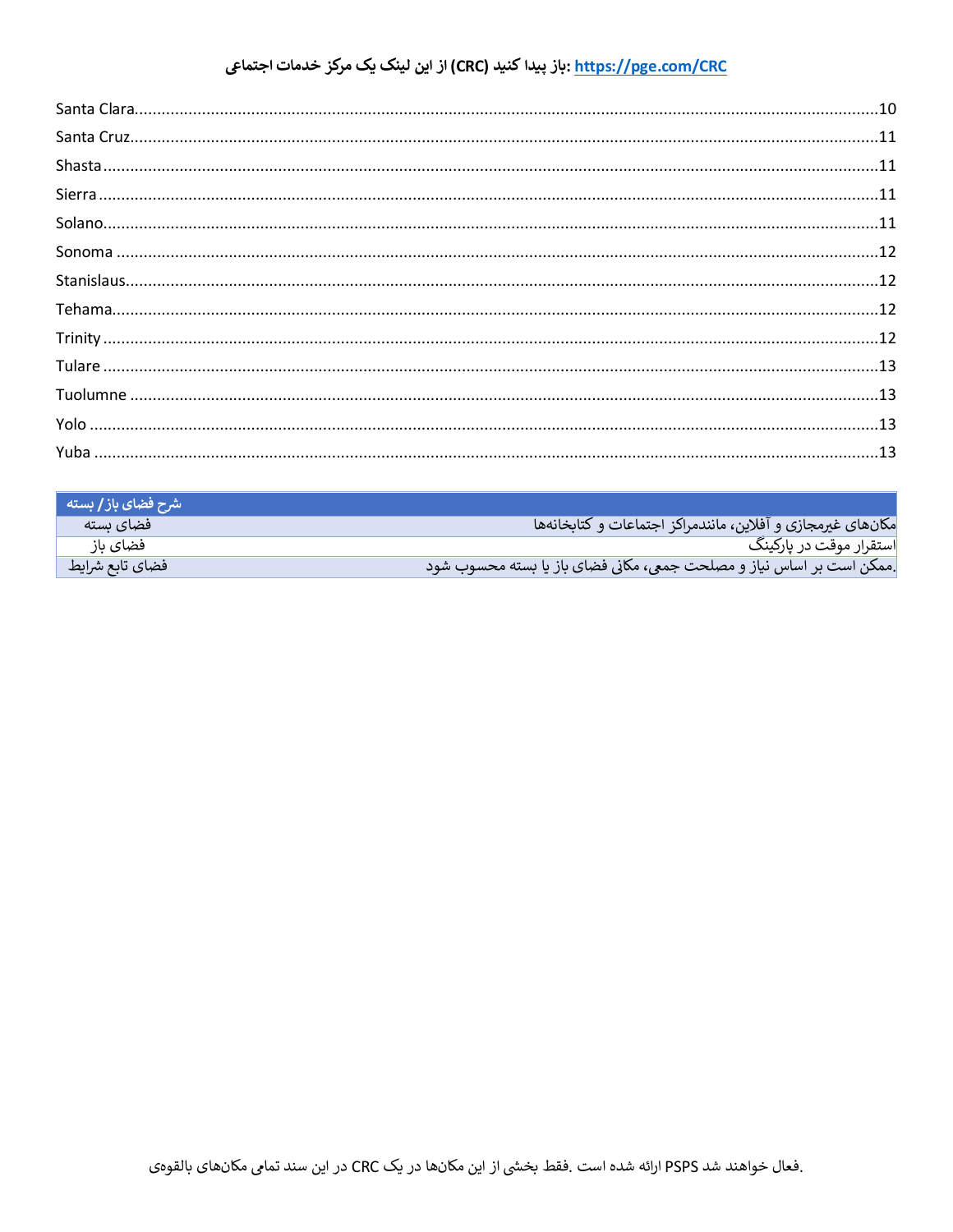### <span id="page-2-0"></span>Alameda

| <b>CITY</b>     | <b>SITE NAME</b>                 | <b>ADDRESS</b>             | <b>ZIP CODE</b> | فضای باز / بسته |
|-----------------|----------------------------------|----------------------------|-----------------|-----------------|
| <b>Berkeley</b> | <b>UC Berkeley</b>               | 1 Tanglewood Rd            | 94705           | فضاى باز        |
| Castro Valley   | Castro Valley Library            | 3600 Norbridge Ave         | 94546           | فضای ىستە       |
| <b>Dublin</b>   | <b>Shannon Community Center</b>  | 11600 Shannon Ave          | 94568           | فضای باز        |
| Fremont         | <b>Central Park</b>              | Stevenson Blyd             | 94538           | فضاى باز        |
| Fremont         | Costco Wholesale Fremont         | 43621 Pacific Commons Blyd | 94538           | فضای باز        |
| Livermore       | Costco Wholesale Livermore       | 2800 Independence Dr       | 94551           | فضاى باز        |
| Oakland         | Acts Full Gospel Church          | 1034 66th Ave              | 94621           | فضای باز        |
| Oakland         | <b>Merritt College</b>           | 12500 Campus Dr            | 94619           | فضاى باز        |
| Oakland         | <b>Mills College</b>             | 5000 MacArthur Blyd        | 94613           | فضای باز        |
| Pleasanton      | St. Elizabeth Seton Church       | 4005 Stoneridge Drive      | 94588           | فضاى باز        |
| San Leandro     | Formosan United Methodist Church | 788 Lewelling Blvd         | 94579           | فضای باز        |
| San Leandro     | San Leandro Main Library         | 300 Estudillo Ave          | 94577           | فضاى بسته       |

# <span id="page-2-1"></span>Alpine

| <b>CITY</b>        | SITF NAMF                         | ADDRESS            |       | فضای باز/بسته __ZIP CODE |
|--------------------|-----------------------------------|--------------------|-------|--------------------------|
| <b>Bear Valley</b> | Bear Valley Transportation Center | 132 Bear Valley Rd | 95223 | فضای باز                 |

## <span id="page-2-2"></span>Amador

| <b>CITY</b>         | <b>SITE NAME</b>                                           | <b>ADDRESS</b>           | <b>ZIP CODE</b> | فضای باز / بسته |
|---------------------|------------------------------------------------------------|--------------------------|-----------------|-----------------|
| lone                | Ione Junior High School                                    | 450 S Mill St            | 95640           | فضاى باز        |
| Jackson             | Jackson Civic Center                                       | 33 Broadway              | 95642           | فضای بسته       |
| Jackson             | St. Katharine Drexel Parish                                | 11361 Prospect Dr        | 95642           | فضاى باز        |
| Pine Grove          | Volcano Ridge Plaza Parking Lot (Flooring<br>Store/Church) | 19999 CA-88              | 95665           | فضای باز        |
| Pioneer             | Faith Lutheran Church Amador                               | 22601 CA-88              | 95666           | فضاى باز        |
| Pioneer             | Mace Meadows - The Mountain Grille                         | 26510 Fairway Dr         | 95666           | فضای ىستە       |
| Plymouth            | <b>Amador County Fairgrounds</b>                           | 18621 Sherwood St        | 95669           | فضاى باز        |
| Plymouth            | Plymouth Elementary School                                 | 18601 Sherwood St        | 95669           | فضای ىستە       |
| <b>Sutter Creek</b> | American Legion                                            | 11350 American Legion Dr | 95685           | فضای بسته       |
| <b>Sutter Creek</b> | <b>Gold Country Lanes</b>                                  | 81 Ridge Rd              | 95685           | فضاى باز        |

#### <span id="page-2-3"></span>Butte

| <b>CITY</b>         | <b>SITE NAME</b>                                                | <b>ADDRESS</b>          | <b>ZIP CODE</b> | فضای باز / بسته |
|---------------------|-----------------------------------------------------------------|-------------------------|-----------------|-----------------|
| Bangor              | <b>Bangor Community Center</b>                                  | 7500 Oro Bangor Highway | 95914           | فضای ىستە       |
| Bangor              | <b>Bangor Post Office</b>                                       | 5673 La Porte Rd        | 95914           | فضای باز        |
| <b>Berry Creek</b>  | Berry Creek Elementary                                          | 286 Rockerfeller Rd     | 95916           | فضاى باز        |
| Chico               | Pleasant Valley Baptist Church                                  | 13539 Garner Ln         | 95973           | فضای ىستە       |
| Forest Ranch        | American Veterans Store                                         | 15474 Forest Ranch Way  | 95942           | فضاى باز        |
| <b>Forest Ranch</b> | Forest Ranch Baptist Church                                     | 4967 Schott Road        | 95942           | فضای بسته       |
| Magalia             | Magalia Pines Baptist Church                                    | 14098 Skyway Rd         | 95954           | فضاي تابع شرايط |
| Magalia             | <b>Strip Mall</b>                                               | 14144 Lakeridge Court   | 95954           | فضاى باز        |
| Oroville            | <b>Bird Street School</b>                                       | 1421 Bird St            | 95965           | فضاى باز        |
| Oroville            | Southside Oroville Community Center                             | 2959 Lower Wyandotte Rd | 95966           | فضای بسته       |
| Paradise            | Lutheran Church                                                 | 780 Luther Dr           | 95969           | فضاى باز        |
| Paradise            | Paradise Parks and Recreation Center (aka<br>Terry Ashe Center) | 6626 Skyway             | 95969           | فضای بسته       |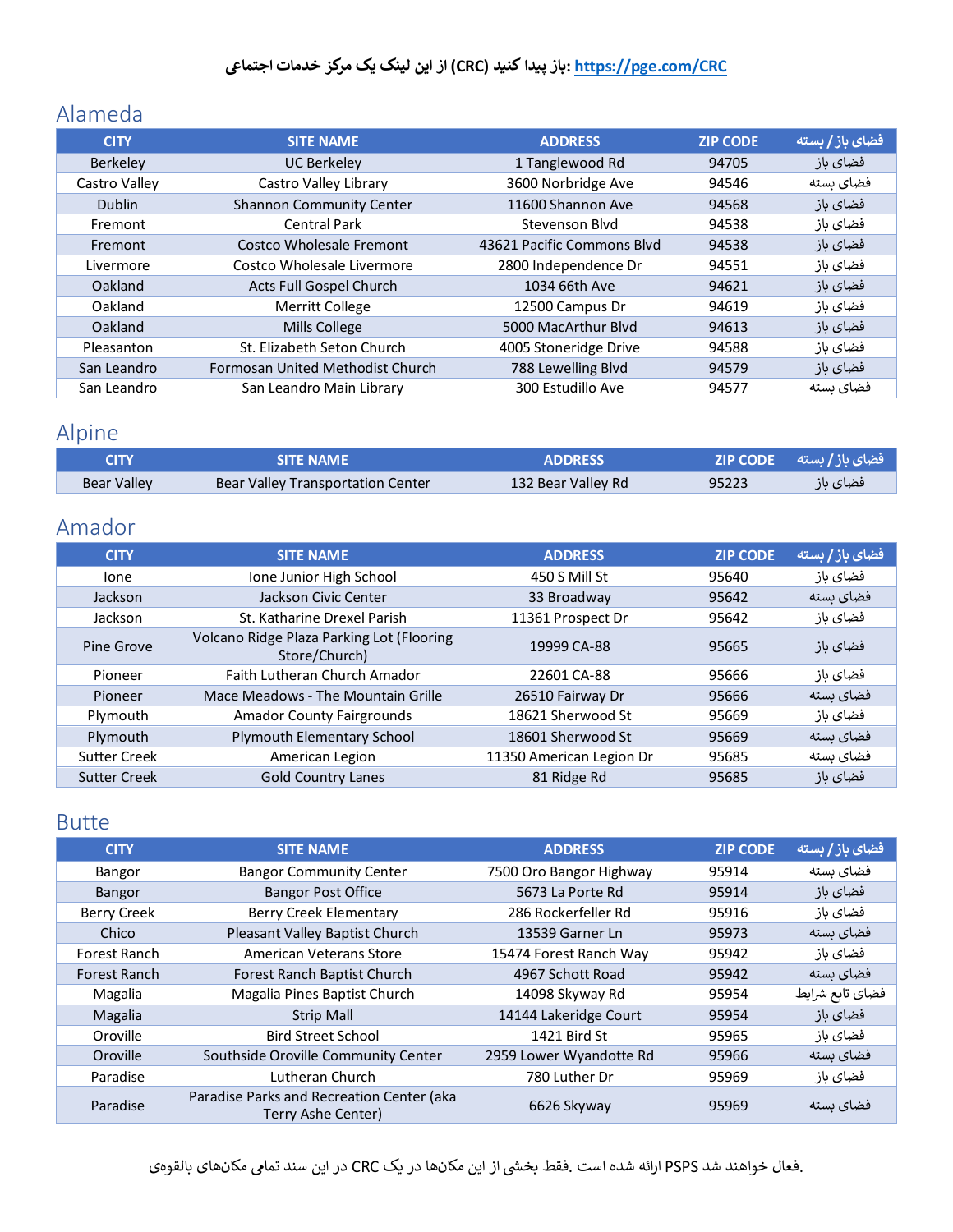### <span id="page-3-0"></span>Calaveras

| <b>CITY</b>           | <b>SITE NAME</b>                                | <b>ADDRESS</b>            | <b>ZIP CODE</b> | فضای باز / بسته |
|-----------------------|-------------------------------------------------|---------------------------|-----------------|-----------------|
| Angels Camp           | Utica Park                                      | 1075 Utica Lane           | 95222           | فضاى باز        |
| Arnold                | Chapel in the Pines                             | 2286 Cedar Ln             | 95223           | فضای باز        |
| Mountain Ranch        | Mountain Ranch Youth Alliance                   | 7869 Whiskey Slide Rd     | 95246           | فضای ىستە       |
| <b>Mountain Ranch</b> | Sender's Market Inc.                            | 8111 Garabaldi St         | 95246           | فضای باز        |
| Murphys               | First Congregational Church                     | 509 North Algiers St      | 95247           | فضاى باز        |
| <b>Murphys</b>        | Murphys Fire Department                         | 58 Jones St               | 95247           | فضاى بسته       |
| San Andreas           | Saint Matthew's Episcopal Church                | 414 Oak St                | 95249           | فضاى باز        |
| San Andreas           | San Andreas Main Library (Chesbourough<br>Room) | 1299 Gold Hunter Rd #9738 | 95249           | فضای ىستە       |
| <b>Valley Springs</b> | <b>Calaveras County Consolidated Fire</b>       | 6501 Jenny Lind Road      | 95252           | فضای بسته       |
| <b>West Point</b>     | Lions West Community Center                     | 22283 CA-26               | 95255           | فضای ىستە       |
| <b>West Point</b>     | Veterans of Foreign Wars post 3322              | 202 Spink Rd              | 95255           | فضای باز        |

### <span id="page-3-1"></span>Colusa

| <b>CITY</b>   | <b>SITE NAME</b>                     | <b>ADDRESS</b>           | <b>ZIP CODE</b> | <b>/ فضای باز/ بسته</b> |
|---------------|--------------------------------------|--------------------------|-----------------|-------------------------|
| Colusa        | Colusa Assembly of God               | 1747 State Hwy 20        | 95932           | فضای باز                |
| Colusa        | Veteran's Memorial Center Hall (VFW) | 108 E Main St            | 95932           | فضای ىستە               |
| <b>Grimes</b> | Grand Island Elementary School       | 551 W Leven St           | 95950           | فضای باز                |
| Stonyford     | Indian Valley Elementary School      | 5180 Lodoga Stonyford Rd | 95979           | فضای باز                |
| Stonyford     | Stonyford Community Center/Hall      | 229 Market St            | 95979           | فضای ىستە               |
| Williams      | Granzella's Inn                      | 391 6th St               | 95987           | فضاى باز                |

#### <span id="page-3-2"></span>Contra Costa

| <b>CITY</b>         | <b>SITE NAME</b>                    | <b>ADDRESS</b>         | <b>ZIP CODE</b> | فضای باز / بسته |
|---------------------|-------------------------------------|------------------------|-----------------|-----------------|
| Antioch             | Costco Wholesale Antioch            | 2201 Verne Roberts Cir | 94509           | فضاى باز        |
| Antioch             | Nick Rodriguez Community Center     | 213 F St               | 94509           | فضاى بسته       |
| Concord             | Costco Wholesale Concord            | 2400 Monument Blyd     | 94520           | فضای باز        |
| Concord             | St. Bonaventure Catholic Church     | 5562 Clayton Rd        | 94521           | فضاى باز        |
| Danville            | Costco Wholesale Danville           | 3150 Fostoria Way      | 94526           | فضای باز        |
| El Cerrito          | Sycamore Congregational Church      | 1111 Navellier St      | 94530           | فضاى باز        |
| Lafayette           | Lafayette Community Center          | 500 St Marys Rd        | 94549           | فضای بسته       |
| Lafavette           | Our Savior's Lutheran Church        | 1035 Carol Ln          | 94549           | فضاى باز        |
| Moraga              | Moraga Valley Presbyterian Church   | 10 Moraga Valley Ln    | 94556           | فضای باز        |
| Richmond            | Costco Wholesale Richmond           | 4801 Central Ave       | 94804           | فضاى باز        |
| <b>Walnut Creek</b> | Saint Matthew Lutheran Church       | 399 Wiget Ln           | 94598           | فضای باز        |
| <b>Walnut Creek</b> | <b>Tice Valley Community Center</b> | 2055 Tice Valley Blvd  | 94595           | فضای بسته       |
| <b>Walnut Creek</b> | Walnut Creek Presbyterian Church    | 1801 Lacassie Ave      | 94596           | فضاى باز        |

# <span id="page-3-3"></span>El Dorado

| <b>CITY</b>         | <b>SITE NAME</b>                                   | <b>ADDRESS</b>       | <b>ZIP CODE</b> | ، فضای باز / بسته |
|---------------------|----------------------------------------------------|----------------------|-----------------|-------------------|
| Cameron Park        | <b>Cameron Park Community Center</b>               | 2502 Country Club Dr | 95682           | فضای بسته         |
| <b>Cameron Park</b> | Faith Episcopal Church                             | 2200 Country Club Dr | 95682           | فضای باز          |
| Cameron Park        | <b>Foothills Church</b>                            | 2380 Merrychase Dr   | 95682           | فضاي باز          |
| <b>Cameron Park</b> | Pizza Factory                                      | 3421 Coach Ln        | 95682           | فضاي باز          |
| Cool                | Cool Shopping Center                               | 5020 Ellinghouse Dr  | 95614           | فضاي باز          |
| El Dorado Hills     | El Dorado Hills Community Center, the<br>Pavillion | 1021 Harvard Way     | 95762           | فضای بسته         |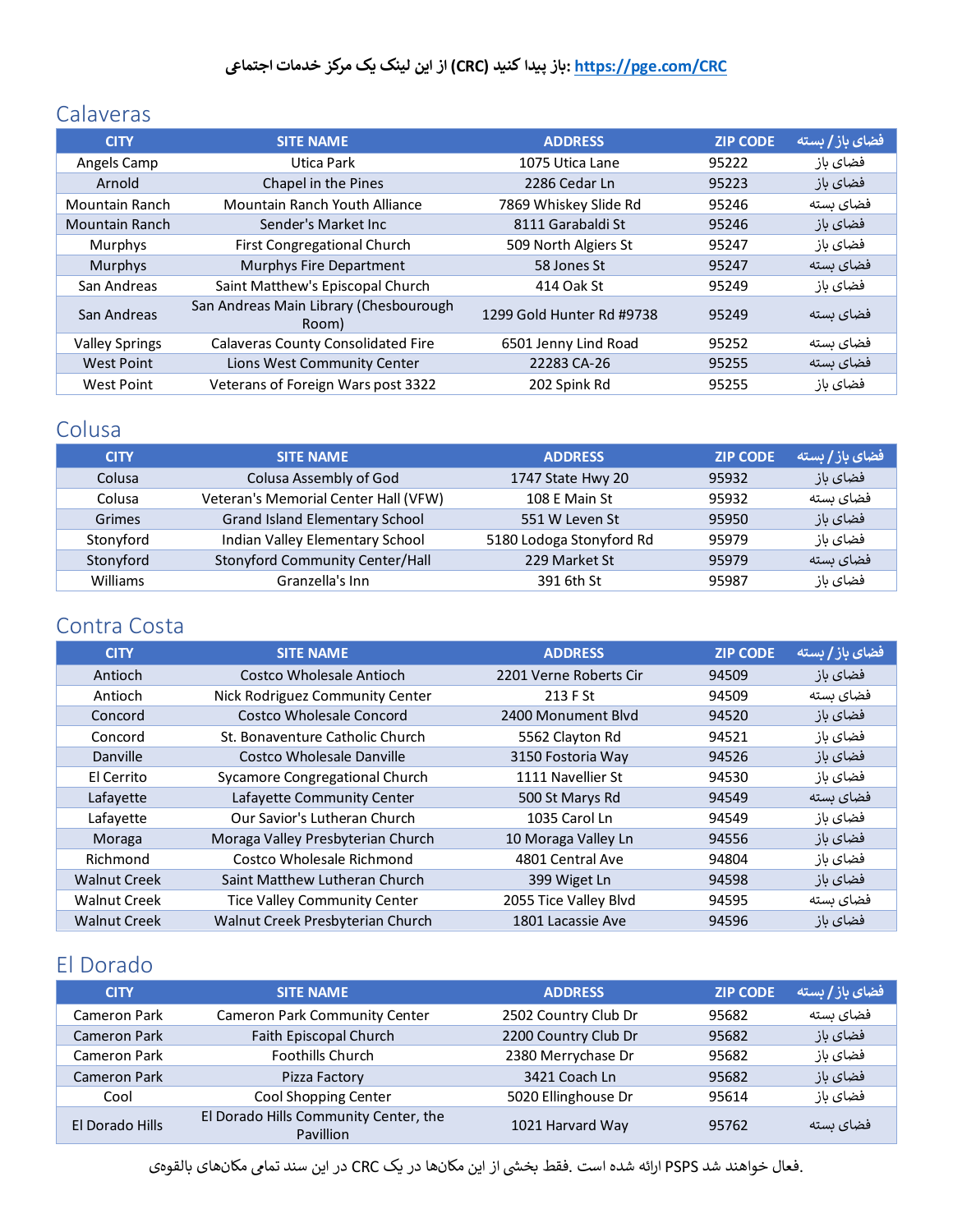| Rolling Hills Christian Church        | 800 White Rock Road                                         | 95762 | فضاى باز        |
|---------------------------------------|-------------------------------------------------------------|-------|-----------------|
| Vintage Grace Church                  | 931 Lassen Ln                                               | 95762 | فضای باز        |
| <b>Buffalo Hill Center</b>            | 6023 Front Street, 6049 Front<br>Street, 6065 State Hwy 193 | 95634 | فضاى باز        |
| El Dorado County Fair & Event Center  | 100 Placerville Dr                                          | 95667 | فضاي تابع شرايط |
| Placerville Library                   | 345 Fair Ln                                                 | 95667 | فضاى باز        |
| Pleasant Valley Community Hall        | 4765 Pleasant Valley Grange Rd                              | 95667 | فضای بسته       |
| <b>Knotty Pine Lanes</b>              | 2667 Sanders Dr #1                                          | 95726 | فضاي باز        |
| <b>Pollock Pines Community Center</b> | 2675 Sanders Dr                                             | 95726 | فضای بسته       |
| Pioneer Park                          | 6740 Fairplay Rd                                            | 95684 | فضاي تابع شرايط |
|                                       |                                                             |       |                 |

#### <span id="page-4-0"></span>Fresno

| <b>CITY</b>      | <b>SITE NAME</b>             | <b>ADDRESS</b>              | <b>ZIP CODE</b> | فضای باز / بسته |
|------------------|------------------------------|-----------------------------|-----------------|-----------------|
| Auberry          | Auberry Community Church     | 33896 Powerhouse Rd         | 93602           | فضای باز        |
| Auberry          | Auberry Library              | 33049 Auberry Rd            | 93602           | فضای بسته       |
| Coalinga         | SaveCo Wholesale Parking Lot | 25 W Polk Street            | 93210           | فضای باز        |
| Dunlap           | Twin Valleys Restaurant      | 39316 Dunlap Rd             | 93621           | فضاى باز        |
| Dunlap Area      | Bear Mountain Branch Library | 30733 E Kings Canyon Rd     | 93675           | فضای بسته       |
| Orange Cove      | Anchor Plaza Shopping Center | 745 Anchor Ave              | 93646           | فضاى باز        |
| Prather          | <b>ACE Hardware</b>          | 29181 Auberry Rd            | 93651           | فضای باز        |
| Tollhouse        | Sierra Elementary            | Tollhouse Road and Lodge Rd | 93667           | فضاى باز        |
| <b>Tollhouse</b> | Sierra Oaks Senior Center    | 33276 Lodge Rd              | 93667           | فضای بسته       |

#### <span id="page-4-1"></span>Glenn

| <b>CITY</b>    | <b>SITE NAME</b>                    | <b>ADDRESS</b>    | <b>ZIP CODE</b> | فضای باز / بسته |
|----------------|-------------------------------------|-------------------|-----------------|-----------------|
| Elk Creek      | Elk Creek Junior Senior High School | 3430 Co Rd 309    | 95939           | فضاى باز        |
| Hamilton City  | Hamilton High School                | 620 Canal St      | 95951           | فضای باز        |
| Orland         | <b>Orland Shopping Center</b>       | 1016 South St     | 95963           | فضای باز        |
| Orland         | Subway Restaurant                   | 839 Newville Road | 95963           | فضاى باز        |
| <b>Willows</b> | Open Gate Christian Fellowship      | 950 W Laurel St   | 95988           | فضاى باز        |

### <span id="page-4-2"></span>Humboldt

| <b>CITY</b>         | <b>SITE NAME</b>                                           | <b>ADDRESS</b>              | <b>ZIP CODE</b> | فضای باز / بسته |
|---------------------|------------------------------------------------------------|-----------------------------|-----------------|-----------------|
| Arcata              | <b>Arcata Community Center</b>                             | 321 Dr M.L.K. Jr Pkwy       | 95521           | فضاي تابع شرايط |
| Arcata              | <b>Trinity Baptist Church</b>                              | 2450 Alliance Rd            | 95521           | فضاى باز        |
| <b>Blue Lake</b>    | <b>Blue Lake Roller Rink</b>                               | 312 S Railroad Ave          | 95525           | فضای بسته       |
| <b>Bridgeville</b>  | <b>Bridgeville Community Center</b>                        | 38717 Kneeland Rd           | 95526           | فضاى باز        |
| Eureka              | Costco Wholesale Eureka                                    | 1006 W Wabash Ave           | 95501           | فضاى باز        |
| Eureka              | <b>Humboldt County Library</b>                             | 1313 3rd St                 | 95501           | فضاى باز        |
| Ferndale            | <b>Ferndale Community Center</b>                           | 100 Berding                 | 95536           | فضای باز        |
| Fortuna             | Firemen's Pavilion                                         | 9 Park St                   | 95540           | فضای ىستە       |
| Hoopa               | Hoopa Neighborhood Facilities and Tribal<br><b>Offices</b> | 11860 CA-96                 | 95546           | فضای باز        |
| Hydesville          | Hydesville Community Church                                | 3296 CA-36                  | 95547           | فضاى باز        |
| Redway              | First Baptist Church                                       | 1055 Redway Dr              | 95560           | فضای باز        |
| Weitchpec           | <b>Yurok Tribal Office</b>                                 | 90 State Route 96           | 95546           | فضاى باز        |
| <b>Willow Creek</b> | Big Rock Day Use Area                                      | 2383-2405 Trinity River Hwy | 95573           | فضای باز        |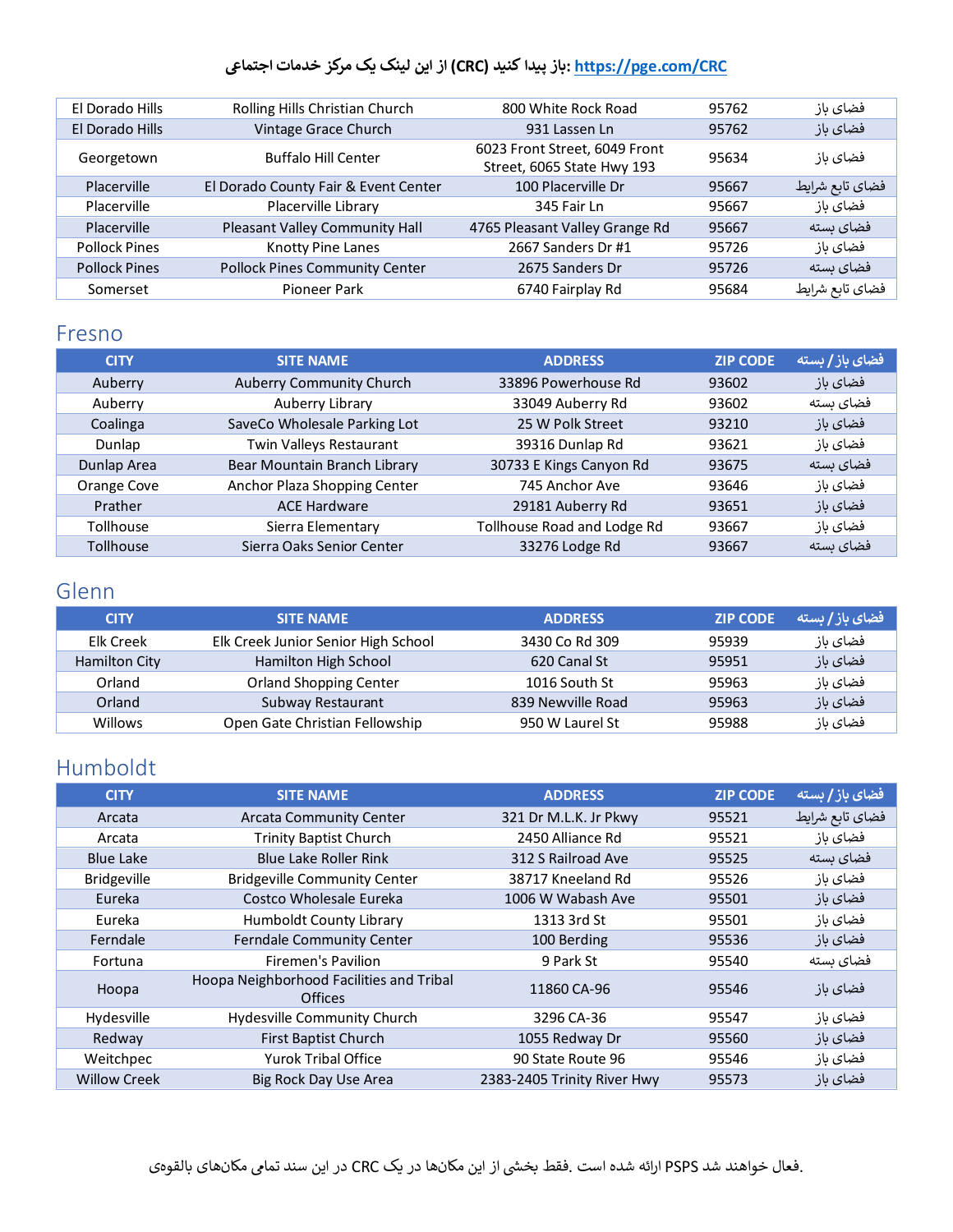#### <span id="page-5-0"></span>Kern

| <b>CITY</b>        | <b>SITE NAME</b>                                | <b>ADDRESS</b>       | <b>ZIP CODE</b> | فضای باز / بسته |
|--------------------|-------------------------------------------------|----------------------|-----------------|-----------------|
| Arvin              | Arvin Veterans Hall Campus - Dining Hall        | 414 4th Ave          | 93203           | فضای ىستە       |
| <b>Bakersfield</b> | <b>Buck Owens Crystal Palace</b>                | 2800 Buck Owens Blyd | 93308           | فضای باز        |
| Bakersfield        | Lifehouse Church                                | 3311 Manor St        | 93308           | فضاى باز        |
| Lamont             | David Head Community Center                     | 10300 San Diego St   | 93241           | فضای بسته       |
| Lebec              | El Tejon Unified School District                | 4337 Lebec Rd        | 93243           | فضای ىستە       |
| Lebec              | Lebec Post Office                               | 2132 Lebec Road      | 93243           | فضای باز        |
| Taft               | Pilot Plaza                                     | 301 Gardner Field Rd | 93268           | فضاي باز        |
| Taft               | West Side Recreation & Park Community<br>Center | 500 Cascade Pl       | 93268           | فضاى تابع شرايط |

#### <span id="page-5-1"></span>Kings

| <b>CITY</b> | <b>SITE NAME</b>                          | <b>ADDRESS</b> | <b>EXP CODE</b> | ِ فضای باز / بسته |
|-------------|-------------------------------------------|----------------|-----------------|-------------------|
| Avenal      | Veteran's Hall                            | 108 W Kings St | 93212           | فضاي باز          |
| Corcoran    | Recreation Association of Corcoran (YMCA) | 900 Dairy Ave  | 93212           | فضاي باز          |
| Lemoore     | South Valley Community Church             | 1050 W Bush St | 93245           | فضاي باز          |

### <span id="page-5-2"></span>Lake

| <b>CITY</b>           | <b>SITE NAME</b>                                                               | <b>ADDRESS</b>            | <b>ZIP CODE</b> | فضای باز / بسته |
|-----------------------|--------------------------------------------------------------------------------|---------------------------|-----------------|-----------------|
| Clearlake             | <b>Clearlake Senior Community Center</b>                                       | 3245 Bowers Ave           | 95422           | فضاي تابع شرايط |
| Clearlake             | Masonic Hall                                                                   | 7100 S Center Dr          | 95422           | فضاى باز        |
| <b>Clearlake Oaks</b> | Live Oaks Senior Center                                                        | 12502 Foothill Blvd       | 95423           | فضاى باز        |
| Cobb                  | Meadow Springs Shopping Center                                                 | 16295 STATE HIGHWAY 175   | 95461           | فضاى باز        |
| Cobb                  | Mountain Lion's Club (also known as Little<br>Red Schoolhouse)                 | 15780 Bottlerock Rd       | 95426           | فضای بسته       |
| Kelseyville           | Grace Church of Kelseyville                                                    | 6716 Live Oak Dr          | 95451           | فضاى باز        |
| Kelseyville           | Scotts Valley Band of Pomo Indians Red Hills<br>Property                       | 7130 Red Hills Rd         | 95451           | فضاى باز        |
| Lakeport              | Big Valley Rancheria's Gym - Big Valley<br><b>Recreation Center</b>            | 1002 Osprey Ct            | 95453           | فضای بسته       |
| Lakeport              | Konocti Vista Casino                                                           | 2755 Mission Rancheria Rd | 95453           | فضاى باز        |
| Lakeport              | Lakeport Fire District Station 52                                              | 3600 Hill Rd E            | 95453           | فضاى باز        |
| Lucerne               | <b>New Paradigm College</b>                                                    | 3700 Country Club Dr      | 95458           | فضاى باز        |
| Middletown            | Twin Pine Casino and Hotel                                                     | 22223 CA-29               | 95461           | فضاى بسته       |
| <b>Nice</b>           | Nice Strip Mall                                                                | 3534 State Highway 20     | 95464           | فضاى باز        |
| <b>Nice</b>           | Robinson Rancheria Resort & Casino-<br>Robinson Rancheria Band of Pomo Indians | 1545 State Hwy 20         | 95464           | فضاى بسته       |
| Upper Lake            | Mar-Vals Sentry Food Store                                                     | 2265 State Hwy 20         | 95485           | فضاى باز        |
| <b>Upper Lake</b>     | Upper Lake Middle School                                                       | 725 Old Lucerne Rd        | 95485           | فضاى باز        |

#### <span id="page-5-3"></span>Lassen

| <b>CITY</b>   | <b>SITE NAME</b>                                          | <b>ADDRESS</b>  | <b>ZIP CODE</b> | <b>/ فضای باز/بسته</b> |
|---------------|-----------------------------------------------------------|-----------------|-----------------|------------------------|
| <b>Bieber</b> | Big Valley High School                                    | 400 Bridge St   | 96009           | فضای باز               |
| Clear Creek   | The Church of Jesus Christ of Latter-day<br><b>Saints</b> | 3384 CA-147     | 96137           | فضای باز               |
| Janesville    | Janesville Elementary School                              | 464-555 Main St | 96114           | فضای باز               |
| Westwood      | Fletcher Walker Elementary School                         | 511 Delwood St  | 96137           | فضاي باز               |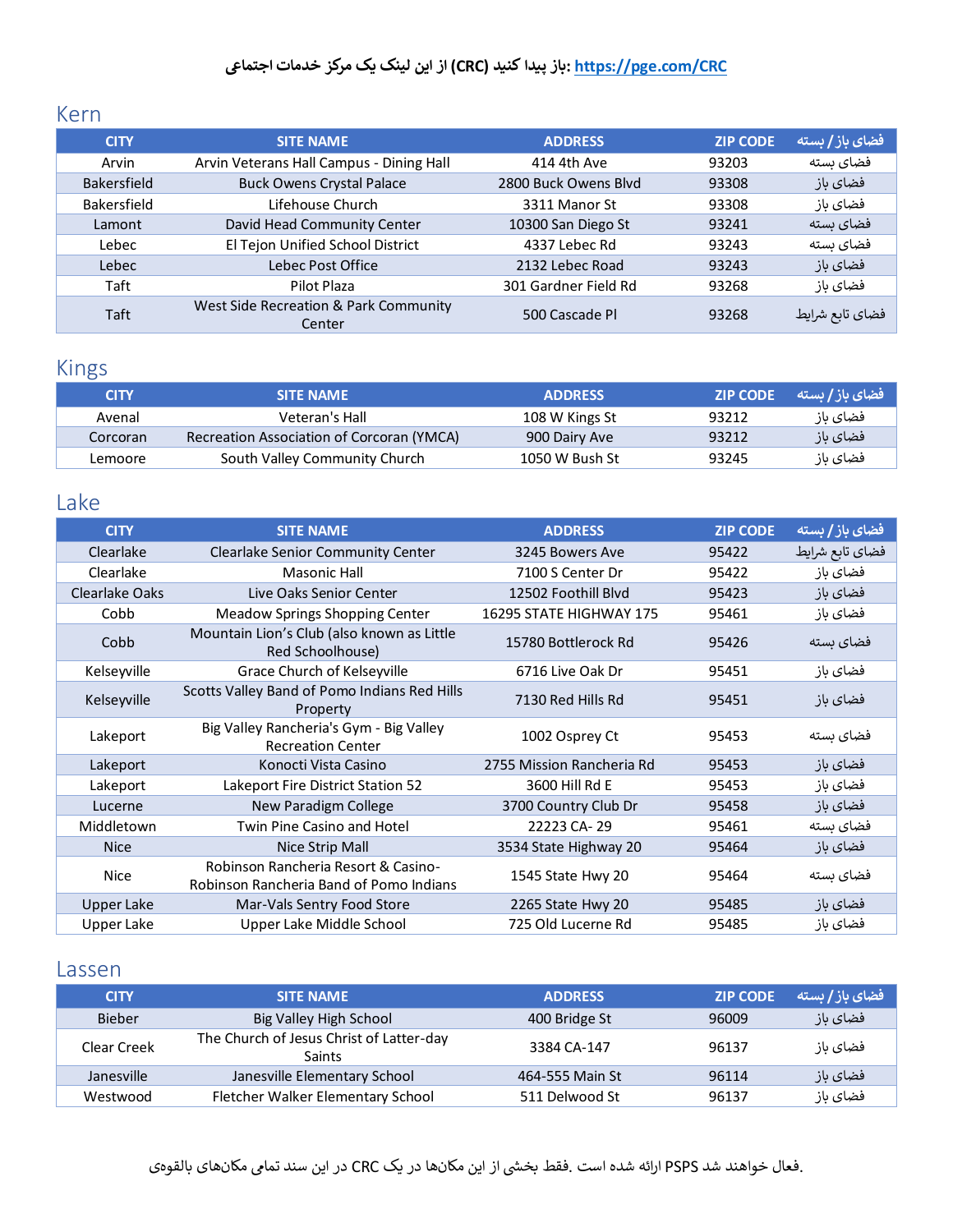### <span id="page-6-0"></span>Madera

| <b>CITY</b>     | <b>SITE NAME</b>                      | <b>ADDRESS</b>        | <b>ZIP CODE</b> | فضای باز / بسته |
|-----------------|---------------------------------------|-----------------------|-----------------|-----------------|
| Ahwahnee        | Ahwahnee Hills Regional Park          | 43469 CA-49           | 93601           | فضای باز        |
| Ahwahnee        | Wasuma Elementary School Gym, "Dome"  | 43109 CA-49           | 93601           | فضای ىستە       |
| Coarsegold      | Chukchansi Gold Resort & Casino       | 711 Lucky Ln          | 93614           | فضای باز        |
| Coarsegold      | Coarsegold Elementary School          | 45426 Rd 415          | 93614           | فضای ىستە       |
| North Fork      | North Fork Elementary School          | 33087 Rd 228          | 93643           | فضای ىستە       |
| North Fork      | North Fork Rancheria Community Center | 56900 Kunugib Way     | 93643           | فضاى باز        |
| Oakhurst        | <b>Oakhurst Community Hall</b>        | 39800 Fresno Flats Rd | 93644           | فضای بسته       |
| Oakhurst        | Sierra Vista Presbyterian Church      | 39696 CA-41           | 93644           | فضاي باز        |
| <b>Oakhurst</b> | Yosemite High School                  | 50200 High School Rd  | 93644           | فضای ىستە       |

#### <span id="page-6-1"></span>Marin

| <b>CITY</b>   | <b>SITE NAME</b>                                             | <b>ADDRESS</b>              | <b>ZIP CODE</b> | فضای باز / بسته |
|---------------|--------------------------------------------------------------|-----------------------------|-----------------|-----------------|
| Fairfax       | Fairfax Community Church (Sanctuary Room)                    | 2398 Sir Francis Drake Blvd | 94930           | فضاى بسته       |
| Marin City    | Marin City Health & Wellness Center                          | 630 Drake Ave               | 94965           | فضاى باز        |
| Marin City    | St. Andrew Presbyterian Church                               | 101 Donahue Street          | 94965           | فضاى بسته       |
| Mill Valley   | Old Mill Elementary School                                   | 352 Throckmorton Ave        | 94941           | فضاى باز        |
| Novato        | <b>Hamilton Community Center</b>                             | 503 South Palm Drive        | 94949           | فضاى بسته       |
| <b>Novato</b> | Hamilton Gym                                                 | 115 San Pablo Ave           | 94949           | فضاى باز        |
| Novato        | Presbyterian Church of Novato                                | 710 Wilson Ave              | 94947           | فضاى باز        |
| <b>Novato</b> | Unity In Marin                                               | 600 Palm Dr                 | 94949           | فضاى باز        |
| Olema         | Sacred Heart Church                                          | 10189 CA-1                  | 94950           | فضاى باز        |
|               | Point Reyes Station West Marin Elementary School - Gymnasium | 11550 Shoreline Hwy         | 94956           | فضاى بسته       |
| San Anselmo   | Archie Williams High School                                  | 1327 Sir Francis Drake Blyd | 94960           | فضاى باز        |
| San Rafael    | Albert J. Boro Community Center                              | 50 Canal St                 | 94901           | فضاي تابع شرايط |
| San Rafael    | <b>Trinity Community Church</b>                              | 1675 Grand Ave              | 94901           | فضاى باز        |
| Sausalito     | <b>MLK Park</b>                                              | 610 Coloma St               | 94965           | فضای باز        |
| Stinson Beach | Stinson Beach Library                                        | 15 Calle Del Mar            | 94970           | فضاى باز        |

# <span id="page-6-2"></span>Mariposa

| <b>CITY</b>       | <b>SITE NAME</b>                     | <b>ADDRESS</b>   | <b>ZIP CODE</b> | فضای باز / بسته |
|-------------------|--------------------------------------|------------------|-----------------|-----------------|
| <b>Bootjack</b>   | Mariposa County Unified School       | 5171 Silva Rd    | 95338           | فضای باز        |
| Catheys Valley    | Office Parking Lot                   | 4980 Hornitos Rd | 95306           | فضاي باز        |
| Coulterville      | <b>Greeley Elementary School</b>     | 10326 Fiske Rd   | 95311           | فضاي باز        |
| Mariposa          | Golden Agers Senior Center           | 5246 Spriggs Ln  | 95338           | فضای ىستە       |
| Mariposa          | Mariposa Elementary School           | 5044 Jones St    | 95338           | فضای باز        |
| Mariposa/Bootjack | New Life Christian Fellowship Church | 5089 Cole Rd     | 95338           | فضای بسته       |

### <span id="page-6-3"></span>Mendocino

| <b>CITY</b>       | <b>SITE NAME</b>                           | <b>ADDRESS</b>          | <b>ZIP CODE</b> | فضای باز / بسته |
|-------------------|--------------------------------------------|-------------------------|-----------------|-----------------|
| <b>Boonville</b>  | Anderson Valley Brewing Co                 | 17700 Boonville Rd      | 95415           | فضاي باز        |
| Covelo            | Keith's Market IGA                         | 76201 Covelo Rd         | 95428           | فضاي باز        |
| <b>Fort Bragg</b> | First Presbyterian Church of Fort Bragg CA | 367 S Sanderson Way     | 95437           | فضاي باز        |
| Gualala           | Church of Mary Star of the Sea             | 39141 Church St         | 95445           | فضاى باز        |
| Hopland           | <b>Hopland Elementary School</b>           | 13710 Mountain House Rd | 95449           | فضای باز        |
| Hopland           | Sho-ka-wah Casino                          | 13101 Nokomis Rd        | 95449           | فضاي باز        |
| Laytonville       | Harwood Hall                               | 44400 Willis Ave        | 95454           | فضای ىستە       |
| Point Arena       | Point Arena High School                    | 270 Lake St             | 95468           | فضاى باز        |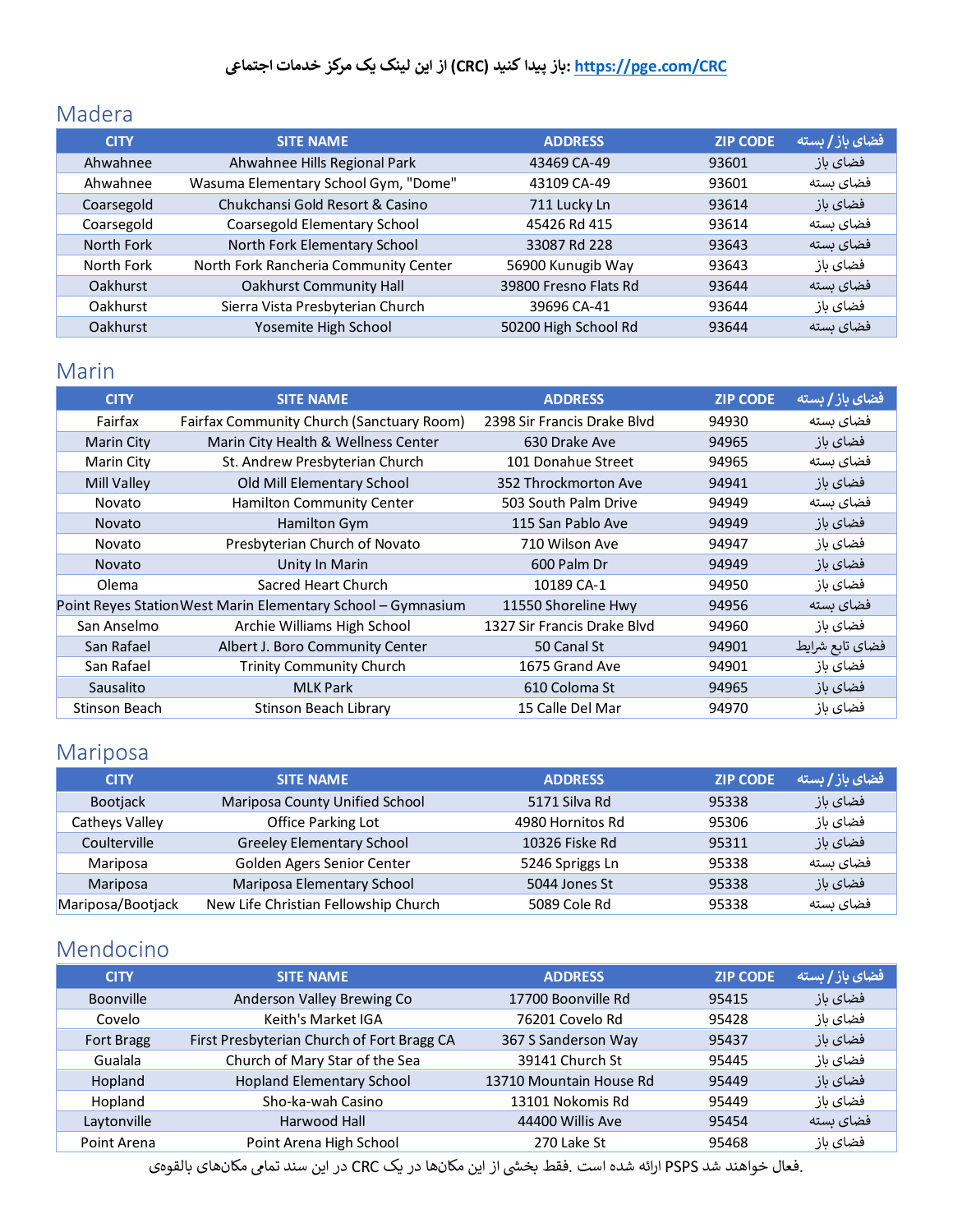| Potter Valley  | Potter Valley Bible Church                               | 10151 Main St          | 95469 | فضای باز  |
|----------------|----------------------------------------------------------|------------------------|-------|-----------|
| Redwood Valley | Coyote Valley Casino                                     | 455 Coyote Valley Blvd | 95470 | فضاي باز  |
| Redwood Valley | Redwood Valley Rancheria Learning Center<br>(Building B) | 3250 Road L            | 95470 | فضای ىستە |
| Ukiah          | Ukiah Empty Lot                                          | 1775 N State St        | 95482 | فضاي باز  |
| Willits        | Agape Bible Church                                       | 290 S Lenore Ave       | 95490 | فضاي باز  |
| Willits        | <b>Willits Community Center</b>                          | 111 E Commercial St    | 95490 | فضای بسته |

### <span id="page-7-0"></span>Merced

| <b>CITY</b> | <b>SITE NAME</b>                                      | <b>ADDRESS</b>      | <b>ZIP CODE</b> | فضای باز / بسته |
|-------------|-------------------------------------------------------|---------------------|-----------------|-----------------|
| Hilmar      | Calvary First Assembly (Hilmar Family<br>Church)      | 19840 Dayton Ave    | 95324           | فضای باز        |
| Le Grand    | Le Grand High School                                  | 12961 E Le Grand Rd | 95333           | فضاي باز        |
| Merced      | Shepherd of The Valley Evangelical Lutheran<br>Church | 1455 E Yosemite Ave | 95340           | فضای باز        |

# <span id="page-7-1"></span>Monterey

| <b>CITY</b>       | <b>SITE NAME</b>                                              | <b>ADDRESS</b>          | <b>ZIP CODE</b> | فضای باز / بسته |
|-------------------|---------------------------------------------------------------|-------------------------|-----------------|-----------------|
| Big Sur           | Point Sur Naval Facility                                      | <b>Big Sur</b>          | 93920           | فضاى باز        |
| Carmel            | Carmel Middle School/Carmel Unified School<br><b>District</b> | 4380 Carmel Valley Road | 93923           | فضای باز        |
| Carmel Valley     | Carmel Valley Community Park                                  | 25 Ford Rd              | 93924           | فضاي باز        |
| Carmel-By-The-Sea | <b>Carmel Parking Lot</b>                                     | 9550 Carmel Valley Rd   | 93923           | فضای باز        |
| Greenfield        | Patriot Park Community Center                                 | 1351 Oak Ave            | 93927           | فضاي باز        |
| <b>King City</b>  | Salinas Valley Fairgrounds                                    | 625 Division St.        | 93930           | فضای ىستە       |
| Monterey          | First Presbyterian Church of Monterey                         | 501 El Dorado St        | 93940           | فضاى باز        |
| <b>Salinas</b>    | Costco Wholesale Salinas                                      | 1339 N Davis Rd         | 93907           | فضای باز        |
| Salinas           | Salinas Elks Lodge No. 614                                    | 614 Airport Blvd        | 93905           | فضای بسته       |
| Sand City         | <b>Costco Wholesale Sand City</b>                             | 801 Tioga Ave           | 93955           | فضای باز        |
| Soledad           | Soledad Community Center                                      | 560 Walker Drive        | 93960           | فضای بسته       |

### <span id="page-7-2"></span>Napa

| <b>CITY</b>     | <b>SITE NAME</b>                        | <b>ADDRESS</b>            | <b>ZIP CODE</b> | فضای باز / بسته |
|-----------------|-----------------------------------------|---------------------------|-----------------|-----------------|
| American Canyon | American Canyon Community Center        | 100 Benton Way            | 94503           | فضای بسته       |
| American Canyon | Family Worship Center                   | 109 Klamath Ct            | 94503           | فضاى باز        |
| Angwin          | <b>Pacific Union College</b>            | 35 La Jota Dr             | 94508           | فضاي باز        |
| Calistoga       | Calistoga Fairgrounds                   | 1435 N Oak St             | 94515           | فضای بسته       |
| Calistoga       | Highlands Christian Fellowship          | 970 Petrified Forest Rd   | 94515           | فضاى باز        |
| Napa            | Berryessa Senior Citizens               | 4380 Spanish Flat Loop Rd | 94558           | فضاي تابع شرايط |
| <b>Napa</b>     | Crosswalk Community Church              | 2590 1st St               | 94558           | فضاى بسته       |
| Napa            | First Christian Church of Napa          | 2659 1st St               | 94558           | فضاى باز        |
| <b>Napa</b>     | Highways 128/121 and Steele Canyon      | 6003 Monticello Rd        | 94558           | فضاى باز        |
| St Helena       | Saint Helena Catholic School            | 1255 Oak Ave              | 94574           | فضاى باز        |
| Yountville      | Yountville Seventh-day Adventist Church | 1920 Finnell Rd           | 94599           | فضاى باز        |

### <span id="page-7-3"></span>Nevada

| <b>CITY</b>                        | <b>SITE NAME</b>              | <b>ADDRESS</b>        | <b>ZIP CODE</b> | - فضای باز / بسته |
|------------------------------------|-------------------------------|-----------------------|-----------------|-------------------|
| Alta Sierra / Lake<br>of the Pines | Magnolia Intermediate School  | 22431 Kingston Ln     | 95949           | فضای ىستە         |
| <b>Grass Valley</b>                | <b>Foothills Event Center</b> | 400 Idaho Maryland Rd | 95945           | فضای ىستە         |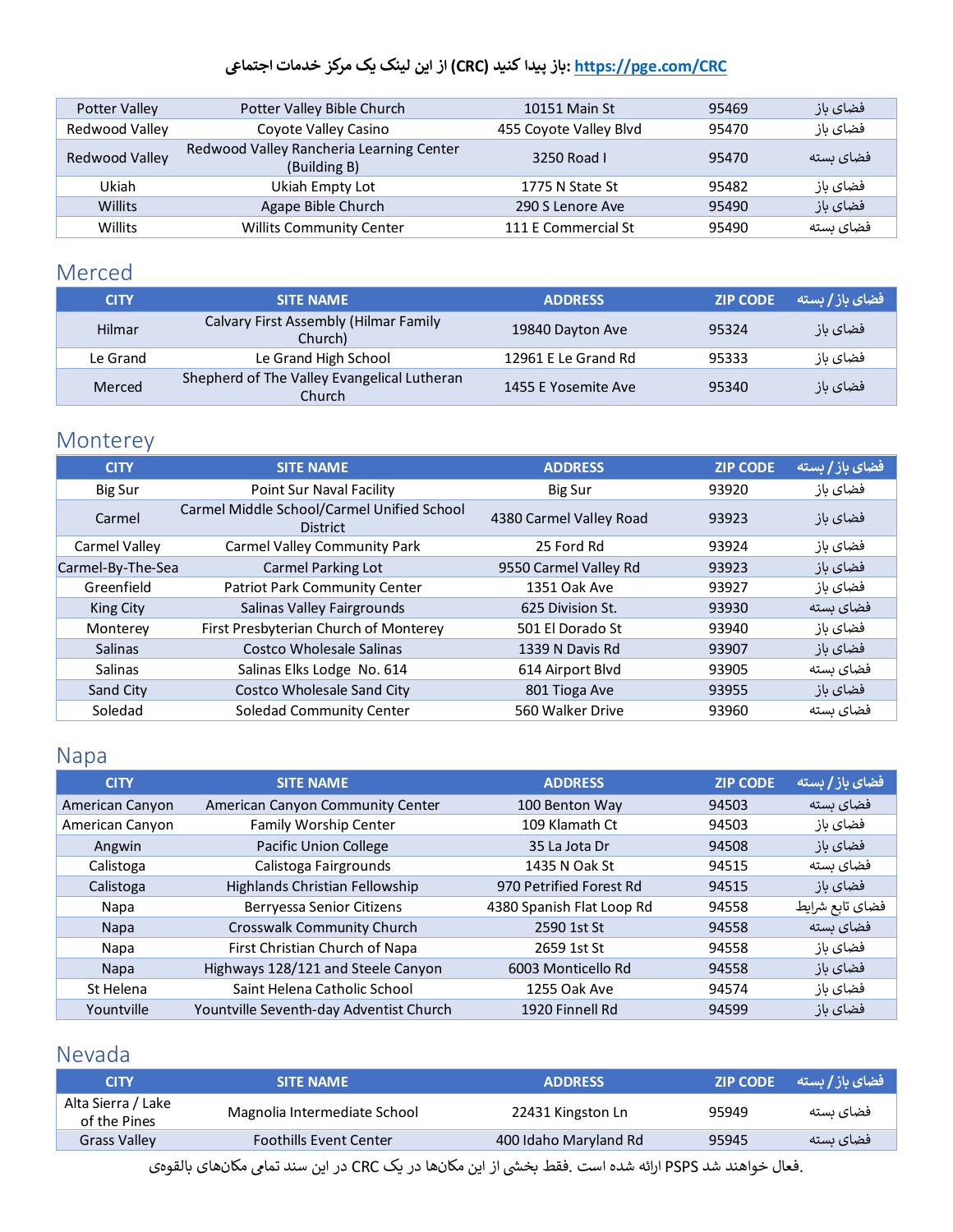| <b>Grass Valley</b> | Peace Lutheran Church                                                     | 828 W. Main Street       | 95945 | فضاى باز  |
|---------------------|---------------------------------------------------------------------------|--------------------------|-------|-----------|
| <b>Grass Valley</b> | Sierra College Grass Valley (note, current lot<br>#6 had some ADA issues) | 250 Sierra College Drive | 95945 | فضاي باز  |
| Lake of the Pines   | Crossroads Church                                                         | 10050 Wolf Rd            | 95949 | فضاي باز  |
| Nevada City         | Madelyn Helling Library, Community Room                                   | 980 Helling Way          | 95959 | فضای بسته |
| Nevada City         | Nevada City Elks Lodge                                                    | 518 State Highway 49     | 95959 | فضاى باز  |
| Nevada City         | Sierra Family Medical Clinic                                              | 15301 Tyler Foote Rd     | 95959 | فضای باز  |
| Nevada City         | Sierra Presbyterian Church                                                | 175 Ridge Rd             | 95959 | فضاي باز  |
| North San Juan      | <b>NSJ Community Center</b>                                               | 29190 CA-49              | 95960 | فضای بسته |
| Penn Valley         | Penn Valley Community Church                                              | 11739 Spenceville Road   | 95946 | فضاي باز  |
| Penn Valley         | Ready Springs Elementary School                                           | 10862 Spenceville Road   | 95946 | فضای ىستە |

### <span id="page-8-0"></span>Placer

| <b>CITY</b> | <b>SITE NAME</b>                             | <b>ADDRESS</b>          | <b>ZIP CODE</b> | فضای باز / بسته |
|-------------|----------------------------------------------|-------------------------|-----------------|-----------------|
| Alta        | Alta Fire Protection District Community Hall | 33950 Alta Bonnynook Rd | 95701           | فضای بسته       |
| Auburn      | <b>Gold Country Fairgrounds</b>              | 1273 High Street        | 95603           | فضای باز        |
| Auburn      | Gold Country Fairgrounds - Tahoe Hall        | 209 Fairgate Rd         | 95603           | فضای بسته       |
| Colfax      | Freight Depot Parking Lot                    | 7 N Main St             | 95713           | فضاى باز        |
| Foresthill  | Canyon View Assembly Church                  | 23221 Foresthill Rd     | 95631           | فضای باز        |
| Foresthill  | <b>Veterans Memorial Hall - Foresthill</b>   | 24601 Harrison St       | 95631           | فضای ىستە       |
| Loomis      | Loomis Veterans Memorial Hall                | 5945 Horseshoe Bar Rd   | 95650           | فضای بسته       |
| Loomis      | Taylor's Restaurant                          | 3636 Taylor Rd          | 95659           | فضای باز        |
| Sheridan    | Sheridan Elementary School                   | 4730 H St               | 95681           | فضای باز        |
| Sheridan    | <b>Stewart Community Hall</b>                | 6005 Camp Far West Road | 95681           | فضای ىستە       |

#### <span id="page-8-1"></span>Plumas

| <b>CITY</b> | <b>SITE NAME</b>                 | <b>ADDRESS</b>    | <b>ZIP CODE</b> | فضای باز / بسته |
|-------------|----------------------------------|-------------------|-----------------|-----------------|
| Chester     | Chester Elks Lodge               | 164 Main Street   | 96020           | فضای بسته       |
| Chester     | <b>Holiday Market</b>            | 271 Main St       | 96020           | فضاى باز        |
| Chester     | <b>Veterans Memorial Hall</b>    | 225 Gay St        | 96020           | فضاى باز        |
| Greenville  | Greenville Jr-Sr High School     | 117 Grand St      | 95947           | فضاي باز        |
| La Porte    | La Porte Lodge                   | 2140 Main St      | 95981           | فضاى باز        |
| Quincy      | <b>Plumas County Fairgrounds</b> | 204 Fairground Rd | 95971           | فضاى باز        |
| Quincy      | Plumas County Parole Office      | 1446 E Main St    | 95971           | فضاى باز        |
| Quincy      | Quincy Elks Lodge 1884           | 2004 E Main St    | 95971           | فضای بسته       |

### <span id="page-8-2"></span>San Benito

| <b>CITY</b>       | <b>SITE NAME</b>         | <b>ADDRESS</b>   | <b>ZIP CODE</b> | - فضای باز / بسته |
|-------------------|--------------------------|------------------|-----------------|-------------------|
| Hollister         | <b>Community Center</b>  | 300 West St      | 95023           | فضای باز          |
| San Juan Bautista | Windmill Market          | 301 The Alameda  | 95045           | افضای باز         |
| Tres Pinos        | Bolado Park Event Center | 9000 Airline Hwy | 95075           | فضای باز          |

### <span id="page-8-3"></span>San Joaquin

| <b>CITY</b> | <b>SITE NAME</b>                | <b>ADDRESS</b>   | <b>ZIP CODE</b> | _ فضای باز / بسته |
|-------------|---------------------------------|------------------|-----------------|-------------------|
| Linden      | Linden Lions Club               | 5041 N Market St | 95236           | فضاي باز          |
| Lodi        | Zion Lutheran Church            | 105 S Ham Ln     | 95242           | فضاى باز          |
| Ripon       | First Christian Reformed Church | 305 Boesch Dr    | 95366           | فضای باز          |
| Stockton    | Stockton Alliance Church        | 825 Highmoor Ave | 95210           | فضاي باز          |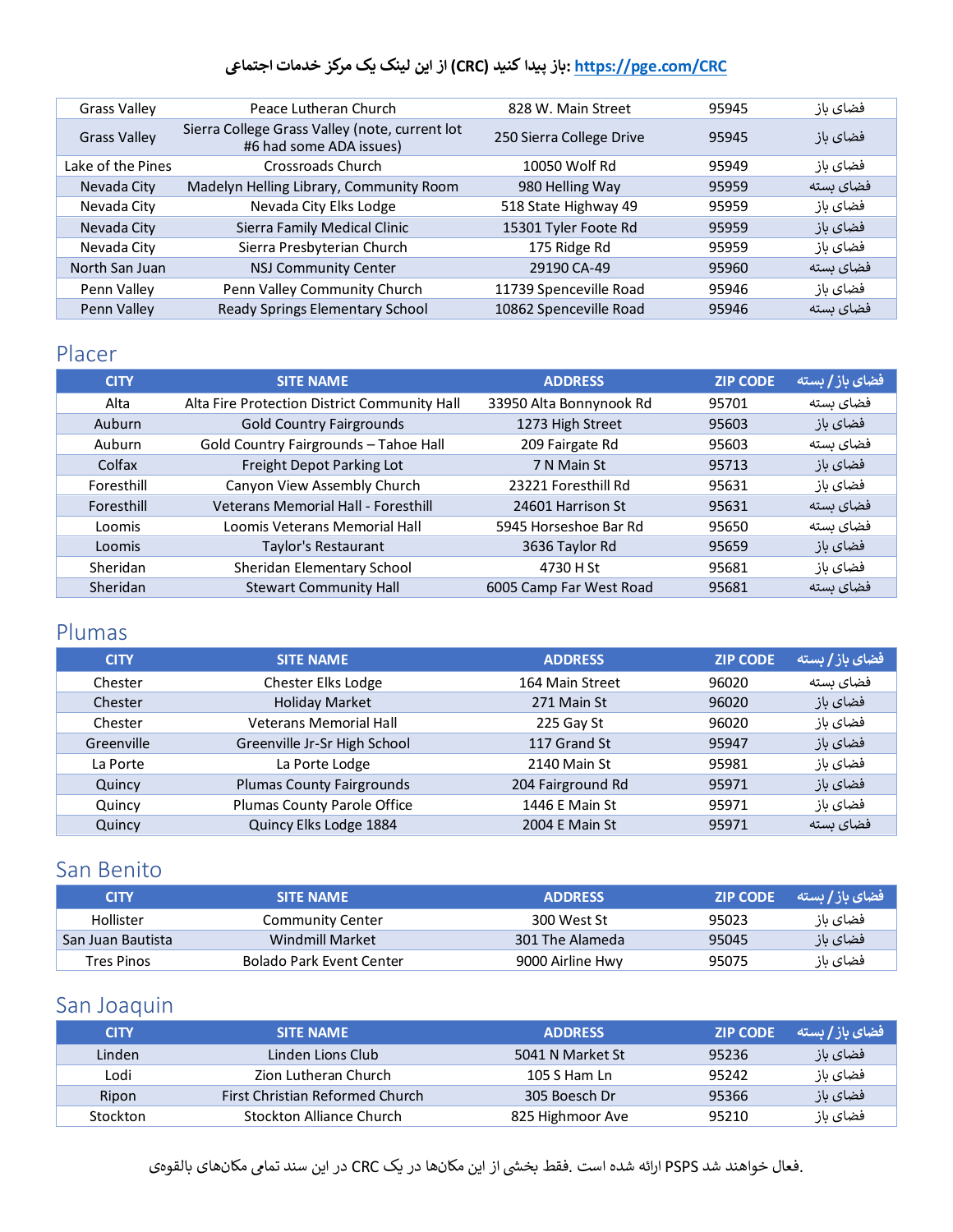### <span id="page-9-0"></span>San Luis Obispo

| <b>CITY</b>  | <b>SITE NAME</b>                    | <b>ADDRESS</b>      | <b>ZIP CODE</b> | فضای باز / بسته |
|--------------|-------------------------------------|---------------------|-----------------|-----------------|
| Atascadero   | Cornerstone Community Church        | 9685 Morro Rd       | 93422           | فضای باز        |
| Cambria      | Cambria Community Presbyterian      | 2250 Yorkshire Dr   | 93428           | فضاي باز        |
| Grover Beach | <b>Coastal Community Church</b>     | 1830 Farroll Rd     | 93433           | فضاي باز        |
| Grover Beach | Grover Beach Community Center       | 1230 Trouville Ave  | 93433           | فضاي باز        |
| Morro Bay    | Morro Bay Presbyterian Church       | 485 Piney Way       | 93442           | فضای باز        |
| Paso Robles  | Cuesta College, North County Campus | 2800 Buena Vista Dr | 93446           | فضاى باز        |

#### <span id="page-9-1"></span>San Mateo

| <b>CITY</b>        | <b>SITE NAME</b>                    | <b>ADDRESS</b>          | <b>ZIP CODE</b> | , فضای بآز / بسته ا |
|--------------------|-------------------------------------|-------------------------|-----------------|---------------------|
| <b>Foster City</b> | <b>Costco Wholesale Foster City</b> | 1001 Metro Center Blyd  | 94404           | فضاى باز            |
| Half Moon Bay      | Half Moon Bay Library               | 620 Correas St          | 94019           | فضاي تابع شرايط     |
| La Honda           | La Honda Fire Brigade               | 8945 La Honda Rd        | 94062           | فضاي تابع شرايط     |
| Pacifica           | Pacifica Community Center           | 540 Crespi Dr           | 94044           | فضای بسته           |
| Pescadero          | Pescadero Fire Station 59           | 1200 Pescadero Creek Rd | 94060           | فضای بسته           |
| Pescadero          | Pescadero High School               | 360 Butano Cutoff       | 94060           | فضاي باز            |
| Redwood City       | Costco Wholesale Redwood City       | 2300 Middlefield Rd     | 94063           | فضاي باز            |
| Redwood City       | Red Morton Community Center         | 1120 Roosevelt Ave      | 94061           | فضاى بسته           |
| Redwood City       | <b>Woodside Fire (Station 19)</b>   | 4091 Jefferson Ave      | 94062           | فضای بسته           |
| San Mateo          | Congregational Church of San Mateo  | 225 Tilton Ave          | 94401           | فضای باز            |

### <span id="page-9-2"></span>Santa Barbara

| <b>CITY</b>     | <b>SITE NAME</b>                       | <b>ADDRESS</b>         | <b>ZIP CODE</b> | فضای باز / بسته |
|-----------------|----------------------------------------|------------------------|-----------------|-----------------|
| <b>Buellton</b> | <b>River View Park</b>                 | 151 Sycamore Dr        | 93427           | فضای باز        |
| Guadalupe       | <b>Guadalupe City Hall</b>             | 918 Obispo St          | 93434           | فضاي باز        |
| New Cuyama      | Cuyama Valley High School              | 7670-7432 Cuyama Hwy   | 93254           | فضای باز        |
| Santa Maria     | Benjamin Foxen Elementary School       | 4949 Foxen Canyon Road | 93454           | فضاي باز        |
| Santa Maria     | First Christian Church                 | 1550 S College Dr      | 93454           | فضای باز        |
| Santa Maria     | Santa Maria Elks Lodge                 | 1309 N Bradley Rd      | 93454           | فضاي باز        |
| Santa Ynez      | Shepherd of The Valley Lutheran Church | 3550 Baseline Ave      | 93460           | فضای باز        |

### <span id="page-9-3"></span>Santa Clara

| <b>CITY</b>          | <b>SITE NAME</b>                                                     | <b>ADDRESS</b>          | <b>ZIP CODE</b> | فضای باز / بسته |
|----------------------|----------------------------------------------------------------------|-------------------------|-----------------|-----------------|
| Cupertino            | Valley Church                                                        | 10885 N Stelling Rd     | 95014           | فضاى باز        |
| Gilroy               | <b>Costco Wholesale Gilroy</b>                                       | 7251 Camino Arroyo      | 95020           | فضای باز        |
| Gilroy               | Gilroy Library                                                       | 350 W 6th St            | 95020           | فضاى بسته       |
| Los Altos            | Rosita Park                                                          | 401 Rosita Ave          | 94024           | فضای باز        |
| Los Gatos            | <b>Faith Lutheran Church</b>                                         | 16548 Ferris Ave        | 95032           | فضاى باز        |
| <b>Milpitas</b>      | Crosspoint Church of Silicon Valley                                  | 658 Gibraltar Ct        | 95035           | فضاى باز        |
| Morgan Hill          | Morgan Hill Community and Cultural Center                            | 17060 Monterey Rd       | 95037           | فضاي باز        |
| Morgan Hill          | Morgan Hill Library                                                  | 660 W Main Ave          | 95037           | فضای بسته       |
| <b>Mountain View</b> | Costco Wholesale Mountain View                                       | 1000 N Rengstorff Ave   | 94043           | فضاى باز        |
| San Jose             | Almaden City Library and Community Center<br>- Community Room or Gym | 6445 Camden Ave         | 95120           | فضای بسته       |
| San Jose             | Alum Rock Christian Church                                           | 2962 Story Rd           | 95127           | فضاى باز        |
| San Jose             | Earthquakes Stadium LLC (Paypal Park)                                | 1123 & 1145 Coleman Ave | 95110           | فضای باز        |
| San Jose             | WestGate Church   South Hills Campus                                 | 6601 Camden Ave         | 95120           | فضاي باز        |
| Saratoga             | Saratoga Library                                                     | 13650 Saratoga Ave      | 95070           | فضای بسته       |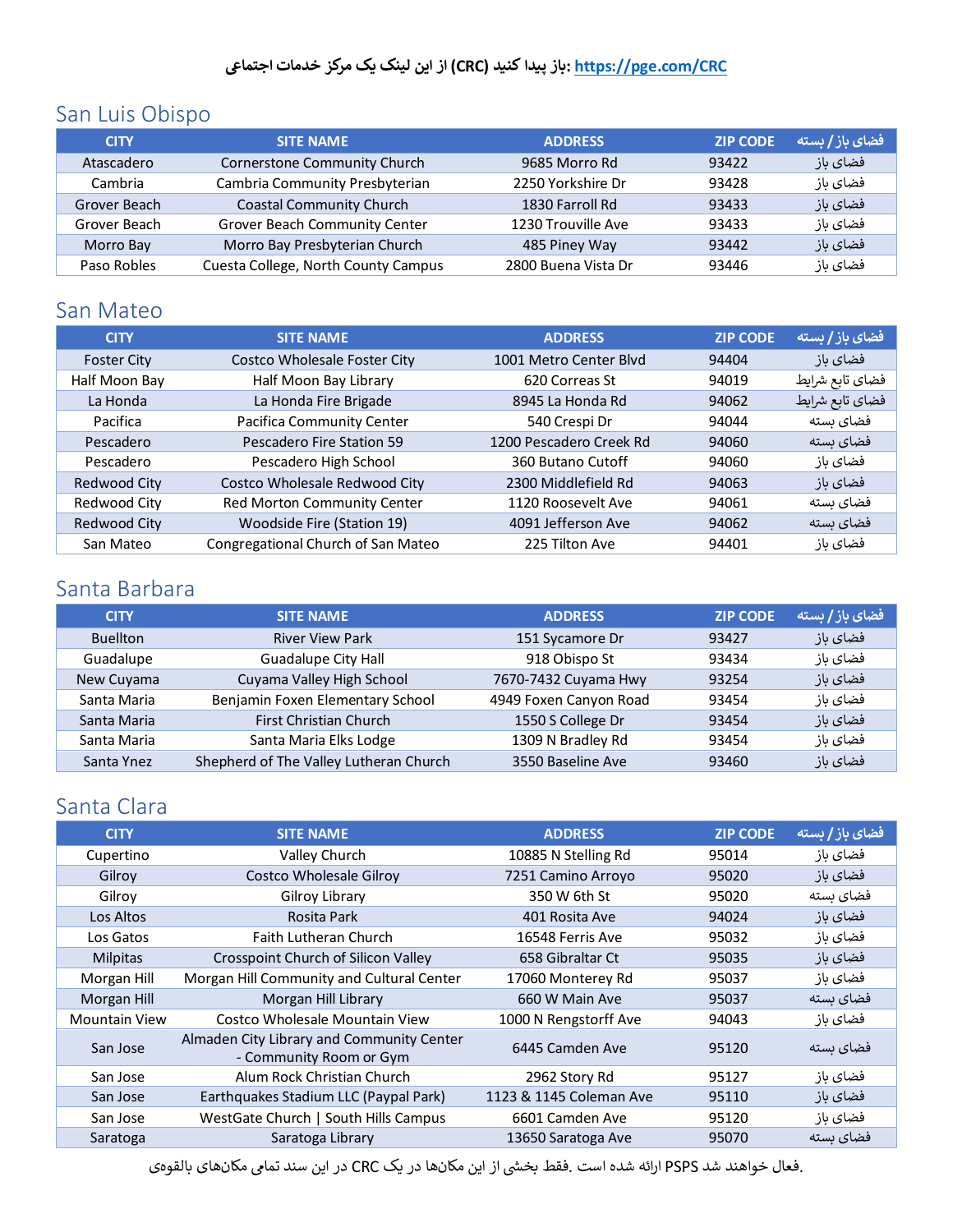| saratoga | The Home of Christ Church in Saratoga | 20548 Lomita Ave | 95070 | فضای بار |
|----------|---------------------------------------|------------------|-------|----------|

#### <span id="page-10-0"></span>Santa Cruz

| <b>CITY</b>          | <b>SITE NAME</b>                    | <b>ADDRESS</b>       | <b>ZIP CODE</b> | ر فضای باز <b>/</b> بسته ا |
|----------------------|-------------------------------------|----------------------|-----------------|----------------------------|
| Aptos                | Unitarian Universalist Fellowship   | 6401 Freedom Blvd    | 95003           | فضای باز                   |
| <b>Boulder Creek</b> | Redwood Elementary                  | 16900 CA-9           | 95006           | فضای ىستە                  |
| <b>Boulder Creek</b> | St. Michaels Church                 | 13005 Pine St        | 95006           | فضای باز                   |
| Corralitos           | <b>Corralitos Community Church</b>  | 26 Browns Valley Rd  | 95076           | فضاى باز                   |
| Santa Cruz           | Costco Wholesale Santa Cruz         | 220 Sylvania Avenue  | 95060           | فضای باز                   |
| <b>Scotts Valley</b> | <b>Enterprise Technology Center</b> | 100 Enterprise Way   | 95066           | فضاي باز                   |
| <b>Scotts Valley</b> | <b>Scotts Valley Library</b>        | 251 Kings Village Rd | 95066           | فضای بسته1                 |

#### <span id="page-10-1"></span>Shasta

| <b>CITY</b>           | <b>SITE NAME</b>                                                                      | <b>ADDRESS</b>         | <b>ZIP CODE</b> | فضای باز / بسته |
|-----------------------|---------------------------------------------------------------------------------------|------------------------|-----------------|-----------------|
| Anderson              | Anderson (Frontier) Senior Center                                                     | 2081 Frontier Trail    | 96007           | فضاي تابع شرايط |
| Anderson              | Happy Valley Community Center                                                         | 5400 Happy Valley Rd   | 96007           | فضای بسته       |
| Bella Vista           | Word of Life                                                                          | 11958 Deschutes Rd     | 96008           | فضاى باز        |
| <b>Burney</b>         | <b>Calvary Chapel Burney Falls</b>                                                    | Burney                 | 96013           | فضاى باز        |
| Burney                | <b>Pit River Casino</b>                                                               | 36977 Park Ave         | 96013           | فضاى باز        |
| Cottonwood            | Cottonwood Creek Charter School                                                       | 3425 Brush St          | 96022           | فضاى باز        |
| Lakehead              | Antler School                                                                         | Antler School Rd       | 96051           | فضاى باز        |
| Lakehead              | Lakehead Lions Hall                                                                   | 20814 Mammoth Dr       | 96051           | فضاى بسته       |
| McArthur              | Intermountain Fairgrounds (Ingram Hall)                                               | 44218 A St             | 96056           | فضاى بسته       |
| Palo Cedro            | Palo Cedro Seventh-day Adventist Church                                               | 22585 Silverlode Ln    | 96073           | فضاى باز        |
| Redding               | Mercy Oaks                                                                            | 100 Mercy Oaks Dr      | 96003           | فضاى بسته       |
| Redding               | Risen King Community Church                                                           | 6100 Oasis Rd          | 96003           | فضاى باز        |
| Redding               | Shasta College                                                                        | 11555 Old Oregon Trail | 96003           | فضاى باز        |
| Redding               | USDA Forest Service Shasta Lake Ranger<br>Station or USFS District Office Parking Lot | 14225 Holiday Rd       | 96003           | فضاى باز        |
| <b>Round Mountain</b> | Hill Country Health and Wellness Center                                               | 29632 CA-299           | 96084           | فضاى باز        |
| Shingletown           | Lassen Landing                                                                        | 7355 Black Butte Rd    | 96008           | فضاى باز        |

#### <span id="page-10-2"></span>Sierra

| <b>CITY</b> | <b>SITE NAME</b>                    | <b>ADDRESS</b>    | <b>ZIP CODE</b> | <b>رفضای باز/بسته</b> |
|-------------|-------------------------------------|-------------------|-----------------|-----------------------|
| Alleghany   | Arthur Joe Hauck Memorial Park      | 515 Miners St     | 95910           | فضای باز              |
| Alleghany   | Lower Alleghany Volunteer Fire Dept | 514 Miners St     | 95910           | فضای بسته             |
| Downieville | <b>County Parking Lot</b>           | CA-49 & Nevada St | 95936           | فضای باز              |
| Downieville | Downieville Community Hall          | 327 Main St       | 95936           | فضای بسته             |
| Pike City   | Pike Firehouse                      | 100 Pike City Rd  | 95960           | فضاي باز              |

# <span id="page-10-3"></span>Solano

| <b>CITY</b> | <b>SITE NAME</b>                     | <b>ADDRESS</b>            | <b>ZIP CODE</b> | فضای باز / بسته |
|-------------|--------------------------------------|---------------------------|-----------------|-----------------|
| Fairfield   | <b>Green Valley Golf Course</b>      | 35 Country Club Road      | 94534           | فضاي باز        |
| Fairfield   | S&S Supply                           | 2700 Maxwell Way          | 94534           | فضاي باز        |
| Suisun City | Joseph Nelson Community Center       | 611 Village Dr            | 94585           | فضای بسته       |
| Vacaville   | Costco Wholesale Vacaville           | 1051 Hume Way             | 95687           | فضای باز        |
| Vacaville   | Lowe's                               | 1751 E Monte Vista Avenue | 95688           | فضاي باز        |
| Vacaville   | Solano Community College - Vacaville | 2001 N Village Pkwy       | 95688           | فضای بسته       |
| Vallejo     | Six Flags Discovery Kingdom          | 1001 Fairgrounds Drive    | 94589           | فضاي باز        |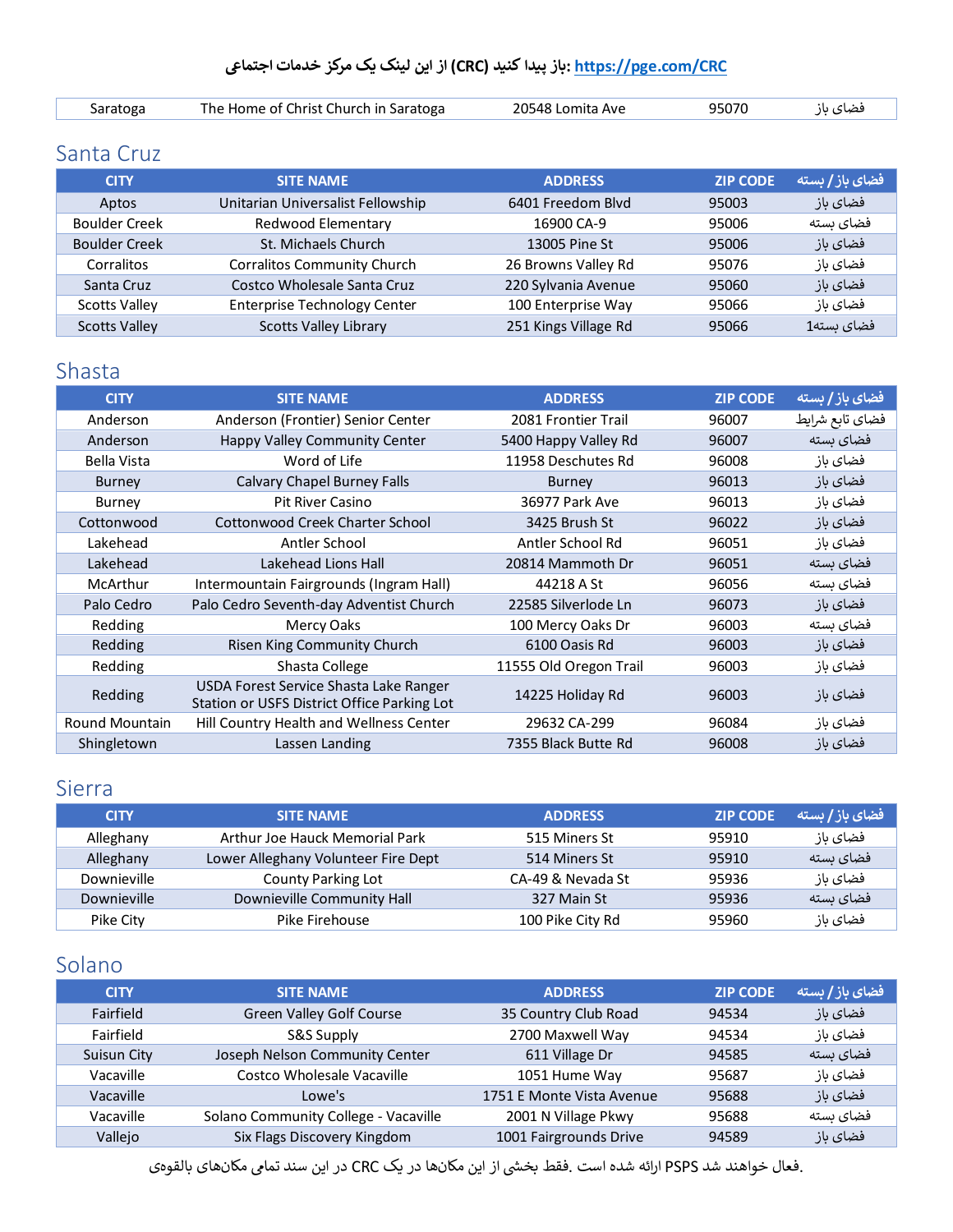| /alleic | Solano County Fairgrounds<br>------- -- <i>-</i> ----<br>.<br>້ | 900 Fairgrounds Dr<br>------ | 94589 | $\sim$ 1<br>"ص د . |
|---------|-----------------------------------------------------------------|------------------------------|-------|--------------------|

#### <span id="page-11-0"></span>Sonoma

| <b>CITY</b>         | <b>SITE NAME</b>                                           | <b>ADDRESS</b>             | <b>ZIP CODE</b> | فضای باز <b>/</b> بسته |
|---------------------|------------------------------------------------------------|----------------------------|-----------------|------------------------|
| Cloverdale          | Cloverdale Citrus Fairgrounds                              | 1 Citrus Fair Dr           | 95425           | فضاي تابع شرايط        |
| Guerneville         | Guerneville School                                         | 14630 Armstrong Woods Rd   | 95446           | فضاى باز               |
| Guerneville         | Russian River Senior Resource Center - Main<br><b>Bldg</b> | 15010 Armstrong Woods Road | 95446           | فضای بسته              |
| Jenner              | Fort Ross State Historic Park                              | 19005 Coast Hwy            | 95450           | فضاى باز               |
| Occidental          | Union Hotel Occidental                                     | 3703 Main St               | 95465           | فضاى باز               |
| Petaluma            | The Plaza North Shopping Center                            | 259B N McDowell Blyd       | 94954           | فضاى باز               |
| <b>Rohnert Park</b> | Costco Wholesale Rohnert Park                              | 5901 Redwood Dr            | 94928           | فضاى باز               |
| Santa Rosa          | Costco Wholesale Santa Rosa                                | 1900 Santa Rosa Ave        | 95407           | فضاى باز               |
| Santa Rosa          | Luther Burbank Center for the Arts                         | 50 Mark West Springs Rd    | 95403           | فضاى باز               |
| Santa Rosa          | Presbyterian Church of the Roses                           | 2500 Patio Ct.             | 95409           | فضاى بسته              |
| Santa Rosa          | Santa Rosa Veterans Memorial Building                      | 1351 Maple Ave             | 95404           | فضاى باز               |
| Sea Ranch           | Olsen Ranch House                                          | 37600 HWY 1                | 95497           | فضاى باز               |
| Sonoma              | First Congregational Church of Sonoma                      | 252 W Spain St             | 95476           | فضاى باز               |
| Sonoma              | Hanna Boys Center                                          | 1700-17100 Arnold Drive    | 95476           | فضاى بسته              |
| Windsor             | Keiser Community Park                                      | 700 Windsor River Road     | 95492           | فضاى باز               |

### <span id="page-11-1"></span>Stanislaus

| <b>CITY</b> | <b>SITE NAME</b>              | <b>ADDRESS</b>       | <b>ZIP CODE</b> | _فضای باز / بسته |
|-------------|-------------------------------|----------------------|-----------------|------------------|
| La Grange   | Lake Don Pedro Baptist Church | 4175 Abeto St        | 95329           | فضای باز         |
| Oakdale     | Oakdale Christian Academy     | 10055 Valley Home Rd | 95361           | فضای باز         |
| Valley Home | Valley Home Elementary        | 13231 Pioneer Ave    | 95361           | فضاي باز         |
| Westley     | <b>Westley Hotel</b>          | 8615 CA-33           | 95387           | فضای باز         |

### <span id="page-11-2"></span>Tehama

| <b>CITY</b>      | <b>SITE NAME</b>                     | <b>ADDRESS</b>          | <b>ZIP CODE</b> | فضای باز / بسته |
|------------------|--------------------------------------|-------------------------|-----------------|-----------------|
| Corning          | Corning Jr Rodeo                     | 103 E Fig Ln            | 96021           | فضاى باز        |
| Corning          | Rancho Tehama Association            | 17605 Park Terrace Road | 96021           | فضای باز        |
| Cottonwood       | Noland Park                          | 19001 Bowman Rd         | 96022           | فضاي باز        |
| Flournov         | Flournoy Elementary School           | 15850 Paskenta Rd       | 96029           | فضای باز        |
| Los Molinos      | Nu-Way Market                        | 8049 Golden State Hwy   | 96055           | فضاى باز        |
| Los Molinos      | Tehama County Veterans Memorial Hall | 7980 Sherwood Blyd      | 96055           | فضای بسته       |
| Mineral          | Lassen Mineral Lodge                 | 38348 Highway 36        | 96063           | فضاى باز        |
| Red Bluff        | Former County Sheriff's Office       | 774 Antelope Blvd       | 96080           | فضای باز        |
| <b>Red Bluff</b> | <b>Red Bluff Veterans Hall</b>       | 735 Oak St              | 96080           | فضای ىستە       |

# <span id="page-11-3"></span>Trinity

| <b>CITY</b> | <b>SITE NAME</b>                          | <b>ADDRESS</b>            | <b>ZIP CODE</b> | _ فضای باز / بسته |
|-------------|-------------------------------------------|---------------------------|-----------------|-------------------|
| Burnt Ranch | <b>Burnt Ranch School</b>                 | 251 Burnt Ranch School Rd | 95527           | فضای بسته         |
| Havfork     | Trinity County Fairgrounds & Event Center | 6000 CA-3                 | 96041           | فضاي باز          |
| Mad River   | Southern Trinity High School              | 600 Van Duzen Rd          | 95526           | فضای باز          |
| Weaverville | Weaverville Church of the Nazarene        | 21 Paulson St             | 96093           | فضای باز          |